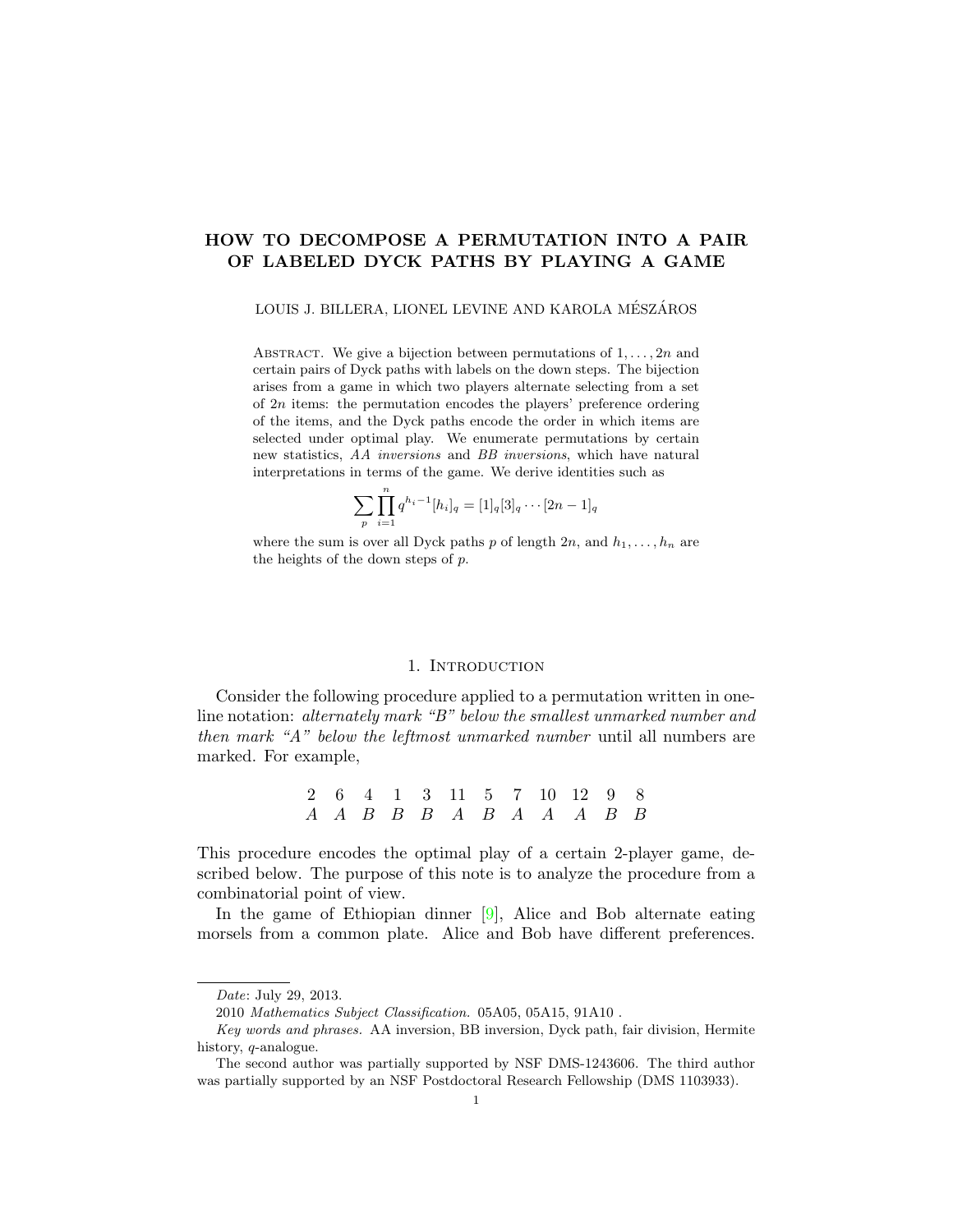We identify the set of morsels with  $[2n] := \{1, \ldots, 2n\}$ , and fix a permutation  $w$  of [2n]. The players' preference orders are given by

Alice prefers 
$$
j
$$
 to  $i \iff w(i) < w(j)$   
Bob prefers  $j$  to  $i \iff i < j$ 

For concreteness, we will always assume the morsels are placed in increasing order from left to right, and that morsel i is labeled with  $w(i)$ . Then Bob prefers morsels that are further to the right, and Alice prefers morsels with higher labels. Assuming these preferences are common knowledge, and that Alice has the first move, which morsel should she take in order to maximize her own enjoyment?

Kohler and Chandrasekaran [\[7\]](#page-9-1) discovered the elegant optimal strategy, which proceeds by analyzing the moves in reverse order: On the last move, Bob eats Alice's least favorite morsel  $w^{-1}(1)$ . On the second to last move, Alice eats Bob's least favorite morsel from among those remaining; and so on. In other words, the procedure described in the first paragraph assigns each morsel to the player who will eventually eat it. We call this the *crossout* procedure, because on each turn a player determines what to eat by crossing out morsels that will be eaten later until only one morsel remains.



<span id="page-1-0"></span>FIGURE 1. Pair of labeled Dyck paths  $p_A(w)$  and  $p_B(w)$  associated to the permutation  $w = 264131157101298$ . The down steps of  $p_A$  correspond to the numbers marked A (shown in red) while the down steps of  $p_B$  correspond to the positions marked B (shown in blue). The labels on the down steps of  $p_A$  and  $p_B$  indicate (in different ways) the relative order of the numbers marked A and B respectively.

Next we describe the crossout correspondence, which associates to the permutation w a pair of labeled Dyck paths encoding who eats what. A Dyck path of length  $2n$  is a path in  $\mathbb{Z}^2$  from  $(0,0)$  to  $(2n,0)$  whose steps are either  $(1, 1)$  ("up") or  $(1, -1)$  ("down") and which stays weakly above the x-axis. Such a path  $p$  is uniquely specified by its set of *down steps*  $D(p) \subset [2n]$ , which is the set of k such that the segment from  $(k-1,h)$  to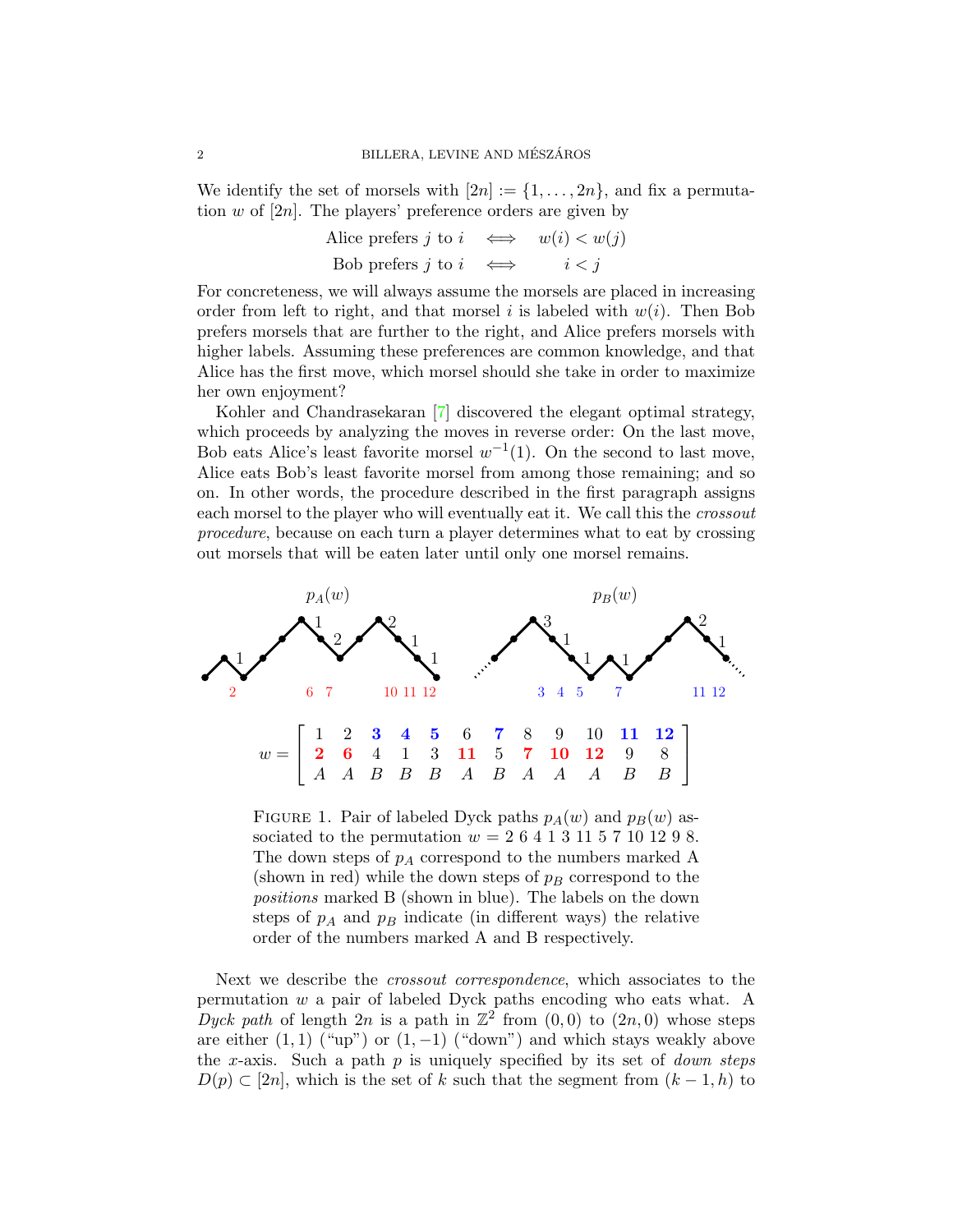$(k, h - 1)$  lies on p for some h. We call this h the height of the down step. Let  $\mathcal{A}(w)$  and  $\mathcal{B}(w)$  be respectively the morsels eaten by Alice and Bob. We let  $p_A(w)$  be the path of length 2n with down steps  $\{w(a)\}_{a \in \mathcal{A}(w)}$ , and let  $p_B(w)$  be the path of length  $2n+2$  with down steps  ${b+1}_{b\in B(w)} \cup {2n+2}$ .

To indicate the order in which morsels are eaten, we add labels to the down steps of the paths (Figure [1\)](#page-1-0). Let  $\mathcal{A}(w) = \{a_1 < \ldots < a_n\}$  be the positions marked A, and let  $J \in \mathfrak{S}_n$  be the permutation such that  $w(a_i)$  is the  $J(i)$ th down step of  $p_A$ . This down step receives label

$$
\ell_{J(i)} := 1 + \#\{j < i \mid w(a_j) > w(a_i)\}.
$$

For example, the down step in position 7 of  $p_A$  in Figure [1](#page-1-0) is labeled 2 because there are  $2-1=1$  numbers marked A larger than 7 to the left of 7.

Now let  $b_1, \ldots, b_n$  be the positions marked B, ordered so that  $w(b_1)$  <  $\ldots < w(b_n)$ . Let  $K \in \mathfrak{S}_n$  be the permutation such that  $b_i + 1$  is the  $K(i)$ th down step of  $p_B$ . This down step receives label

$$
m_{K(i)} := 1 + \#\{j < i \mid b_j > b_i\}.
$$

For example, the down step in position  $11 + 1$  $11 + 1$  of  $p_B$  in Figure 1 is labeled 2 because there are  $2 - 1 = 1$  numbers marked B smaller than  $w(11)$  to the right of  $w(11)$ .

For a Dyck path p, denote by  $h_i(p)$  be the height of the *i*th down step of p, and let

 $h_i^*(p) = \begin{cases} h_i(p) - 1 & \text{if there is no up step to the right of the *i*th down step} \\ h_i(p) & \text{else.} \end{cases}$  $h_i(p)$  else.

<span id="page-2-0"></span>Theorem 1. The crossout correspondence is a bijection between permutations  $w \in \mathfrak{S}_{2n}$  and  $\lambda$ -tuples  $(p_A, p_B, (\ell_i)_{i=1}^n, (m_i)_{i=1}^n)$ , such that

- $p_A$  is a Dyck path of length  $2n$ .
- $p_B$  is a Dyck path of length  $2n + 2$ .
- $1 \leq \ell_i \leq h_i(p_A)$  for all  $i = 1, \ldots, n$ .
- $1 \leq m_i \leq h_i^*(p_B)$  for all  $i = 1, \ldots, n$ .

Note that  $p_B$  has  $n + 1$  down steps, the last of which has no label. We prove this theorem in  $\S2$  $\S2$  and derive some corollaries in  $\S3$ . An immediate and rather surprising consequence is that if the permutation  $w$  is selected uniformly at random, then the pairs  $(p_A, (\ell_i)_{i=1}^n)$  and  $(p_B, (m_i)_{i=1}^n)$  are independent random variables. In other words, Alice's meal viewed in terms of Alice's preference order (i.e., her own rankings of the morsels she eats, as well as what order she eats them in) is independent of Bob's meal viewed in terms of Bob's preference order.

**Related work.** Theorem [1](#page-2-0) is reminiscent of the Françon-Viennot bijection [\[4\]](#page-8-0) (see also [\[5,](#page-8-1)  $\S 5.2.15$ ]), which assigns to w a *single* labeled path of length  $2n-1$ , which may have East as well as Northeast and Southeast steps. The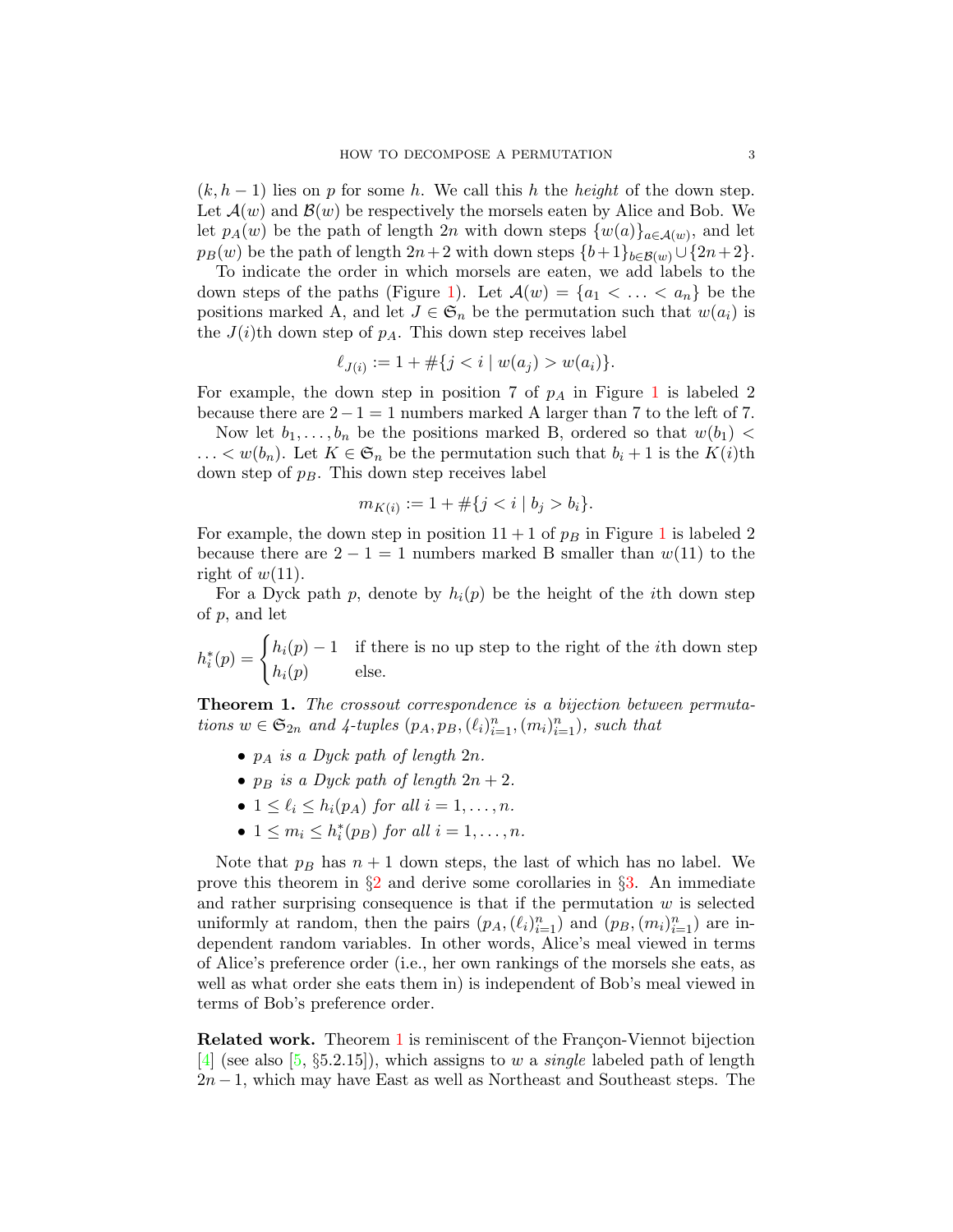East steps have labels between 1 and  $2h$ , and the Northeast and Southeast steps have labels between 1 and  $h$ , where  $h$  is the height of the step.

Hopkins and Jones [\[6\]](#page-9-2) pioneered the combinatorial study of Ethiopian dinner. Defining a player's outcome as the set of morsels eaten by that player, they asked: As w varies over all permutations of  $[2n]$ , how many different outcomes can arise under optimal play? They showed that for Alice the answer is the Catalan number  $C_n = \frac{1}{n+1} {2n \choose n}$  $\binom{2n}{n}$ , and for Bob the answer is  $C_{n+1}$ . For example, when  $n = 2$  the 2 possible outcomes for Alice are  $\{w^{-1}(2), w^{-1}(4)\}\$  and  $\{w^{-1}(3), w^{-1}(4)\}\$ ; and the 5 possible outcomes for Bob are  $\{1,3\}, \{1,4\}, \{2,3\}, \{2,4\}$  and  $\{3,4\}.$  Recalling that  $C_n$  counts the number of Dyck paths of length  $2n$ , Theorem [1](#page-2-0) refines these results.

In the case of  $k \geq 3$  players Ethiopian dinner is a difficult game [\[1\]](#page-8-2); unlike the  $k = 2$  case no efficient proceedure is known to compute the optimal strategy. On the other hand, one can design a  $k$ -player game for any  $k$  such that the crossout strategy is optimal [\[8\]](#page-9-3).

### 2. Proof of Theorem [1](#page-2-0)

<span id="page-3-0"></span>*Proof.* We construct the inverse of the map  $w \mapsto (p_A, p_B, \ell, m)$ . Given Dyck paths  $p_A, p_B$  with labels  $\ell, m$  on the down steps as prescribed by the statement of the theorem, construct  $w \in \mathfrak{S}_{2n}$  as follows.

Start with 2n empty boxes in a line. We will write the numbers  $1, \ldots, 2n$ into the boxes, one at a time, to arrive at the line notation of  $w$ . Mark "B" below the boxes on positions belonging to the set  ${i-1}$   $i \in D(p_B)\backslash\{2n +$ 2}}, and mark "A" below the remaining boxes.

Let  $D(p_A) = \{a_1 < a_2 < \cdots < a_n\}$ , and let  $\ell_i$  be the label of  $p_A$  on down step  $a_i$ . Fill in the boxes marked A one at a time as follows: For each  $i = 1, \ldots, n$ , write  $a_i$  in the  $\ell_i$ th empty box marked A, counting from the left. This is always possible because  $\ell_i \leq h_i$  and at most  $n - h_i$  boxes marked A have been filled, so there are at least  $h_i$  empty boxes marked A remaining.

Now we fill the boxes marked B with the numbers in  $S := [2n] - D(p_A)$ . Let  $S = \{b_1 < b_2 < \cdots < b_n\}$ , and let  $m_i$  be the label of  $p_B$  on its *i*th down step. First write  $b_{m_1}$  in the leftmost box marked B. Delete  $b_{m_1}$  from S and re-index by  $1, \ldots, n-1$  to obtain a new set  $S = \{b_1 < b_2 < \cdots < b_{n-1}\}.$ Likewise, for each  $2 \leq i \leq n$ , write  $b_{m_i}$  in the leftmost empty box marked B. Delete  $b_{m_i}$  from S and re-index to obtain a new set  $S = \{b_1 < b_2 < \cdots <$  $b_{n-i}$ . This is always possible because  $m_i \leq h_i^* \leq n+1-i$ .

After these  $n$  steps are completed, we have filled all  $2n$  boxes to obtain the line notation of the permutation  $w$ .

### 3. q-analogues and marginals

<span id="page-3-1"></span>Write  $\mathcal{D}_{2n}$  for the set of all Dyck paths of length 2n. Given  $\alpha \in \mathcal{D}_{2n}$  and  $\beta \in \mathcal{D}_{2n+2}$ , denote by  $\mathfrak{S}(\alpha,\beta)$  the set of all  $w \in \mathfrak{S}_{2n}$  such that  $p_A(w) = \alpha$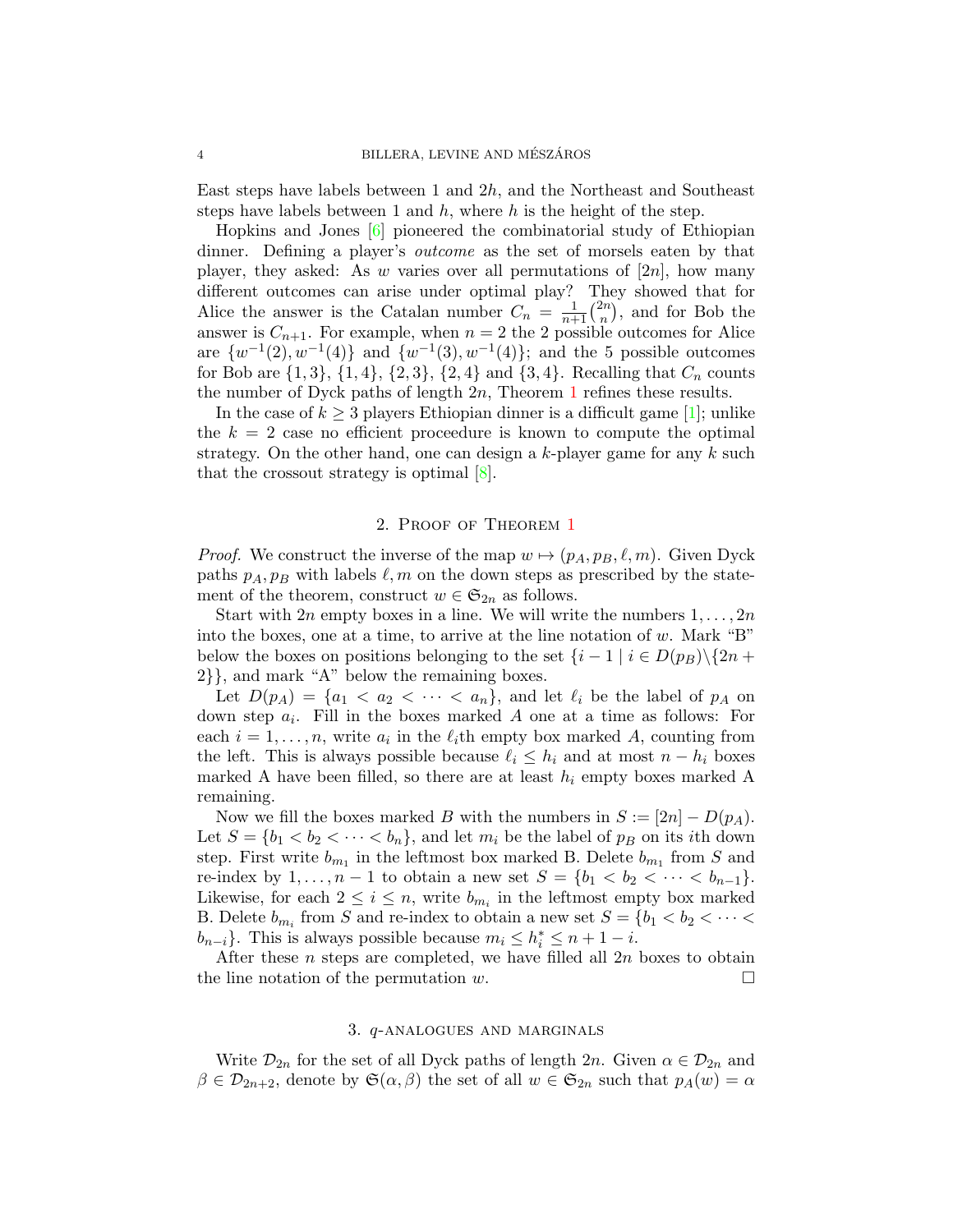and  $p_B(w) = \beta$ . By Theorem [1](#page-2-0) we have  $\#\mathfrak{S}(\alpha, \beta) = \prod_{i=1}^n h_i(\alpha) h_i^*(\beta)$ . We can refine this enumeration by keeping track of certain inversions in  $w$ .

**Definition.** For  $X, Y \in \{A, B\}$ , an XY inversion of  $w \in \mathfrak{S}_{2n}$  is a pair of indices  $i < j$  such that  $w(i) > w(j)$  and i is marked X and j is marked Y.

Each AA inversion represents a pair of morsels that Alice eats "out of order" (i.e., she eats the less preferred morsel first) and each BB inversion represents a pair of morsels that Bob eats out of order. These statistics were not among the permutation statistics indexed by [findstat.org](http://www.findstat.org) [\[3\]](#page-8-3) as of June 2013.

Denote by  $aa(w)$  and  $bb(w)$  respectively the number of AA inversions and BB inversions in  $w$ . Let  $q$  and  $r$  be formal variables, and for integer  $h$  write  $[h]_q := 1 + q + \cdots + q^{h-1}.$ 

# Theorem 2.

$$
\sum_{w \in \mathfrak{S}(\alpha,\beta)} q^{aa(w)} r^{bb(w)} = \prod_{i=1}^n [h_i(\alpha)]_q [h_i^*(\beta)]_r.
$$

*Proof.* When we write  $a_i$  in the  $\ell_i$ th empty box marked A, the  $\ell_i - 1$  empty boxes marked A to its left will later receive larger numbers, so the total number of AA inversions created is  $\sum_{i=1}^{n} (\ell_i - 1)$ .

When we write  $b_{m_i}$  in the leftmost empty box marked B, the smaller numbers  $b_{m_1}, \ldots, b_{m_{i-1}}$  will later be placed in boxes marked B to its right, so the total number of BB inversions created is  $\sum_{i=1}^{n}(m_i-1)$ . Summing over all labelings  $\ell$  and m satisfying the height restrictions  $1 \leq \ell_i \leq h_i(\alpha)$ and  $1 \leq m_i \leq h_i^*(\beta)$  for  $i = 1, ..., n$ , we obtain

$$
\sum_{w \in \mathfrak{S}(\alpha,\beta)} q^{aa(w)} r^{bb(w)} = \sum_{\ell,m} q^{\ell_1 - 1} \cdots q^{\ell_n - 1} r^{m_1 - 1} \cdots r^{m_n - 1}
$$

$$
= [h_1(\alpha)]_q \cdots [h_n(\alpha)]_q [h_1^*(\beta)]_r \cdots [h_n^*(\beta)]_r.
$$

<span id="page-4-1"></span>**Theorem 3** (Alice's Marginal). Fix a Dyck path  $\alpha \in \mathcal{D}_{2n}$ . The number of permutations  $w \in \mathfrak{S}_{2n}$  such that  $p_A(w) = \alpha$  is

<span id="page-4-0"></span>
$$
2 \cdot 4 \cdot 6 \cdot \ldots \cdot (2n) \prod_{i=1}^{n} h_i(\alpha).
$$
 (1)

*Proof.* Given a Dyck path  $\alpha$ , we describe a process which generates all permutations  $w \in \mathfrak{S}_{2n}$  such that  $p_A(w) = \alpha$ . Start with 2n empty boxes in a line. We write the numbers  $1, \ldots, 2n$  into the boxes, one number at a time, to arrive at the line notation of a permutation  $w$ . This write-in process proceeds in 2n rounds. Round k consists of the following:

If the kth step of  $\alpha$  is a down step: Write k in an empty circled box.

If the kth step of  $\alpha$  is an up step: Write k in an empty uncircled box, and then circle the leftmost empty uncircled box.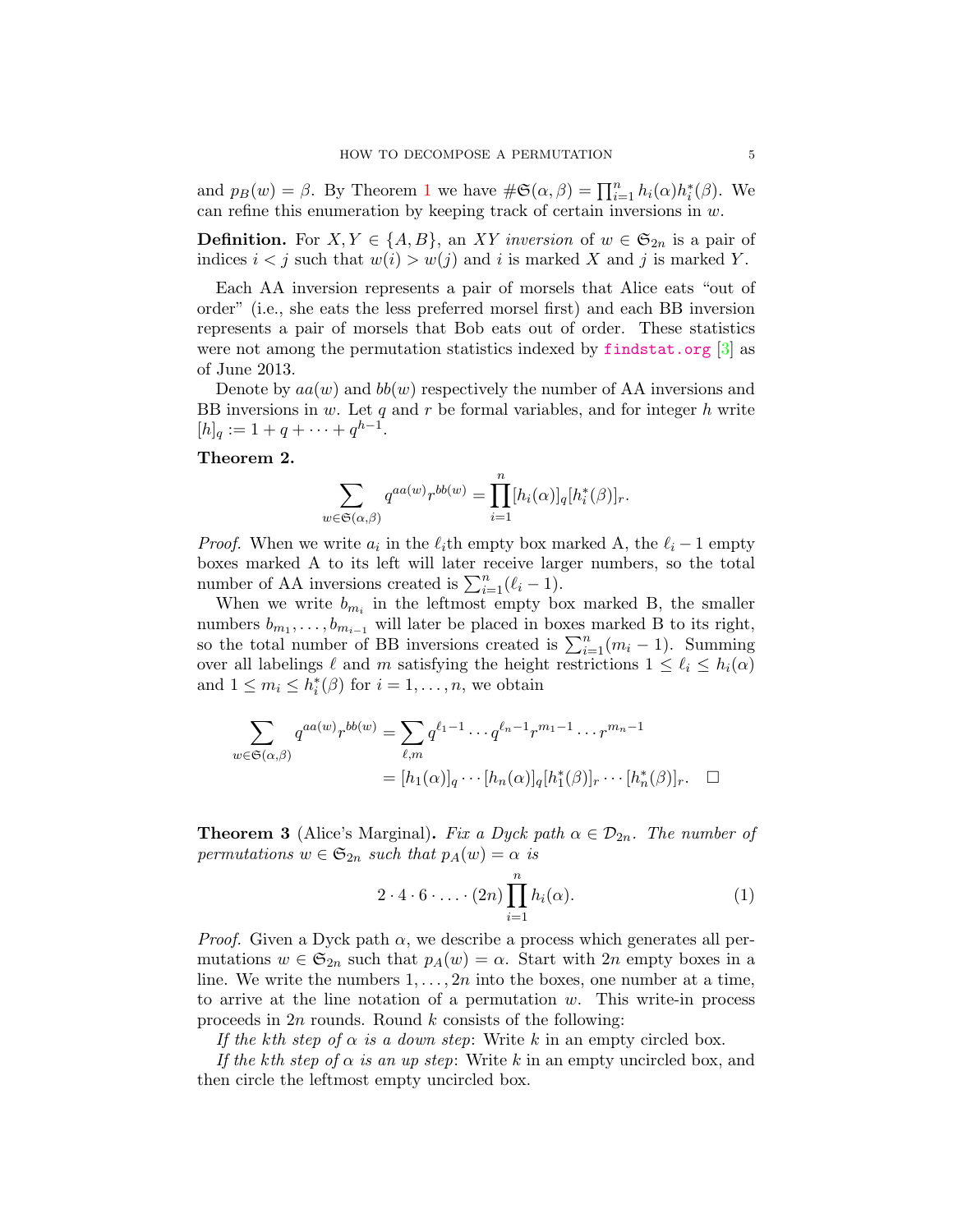In round 1, we pick one of the  $2n$  empty boxes and write 1 in it. Circle the leftmost box that is empty and is not circled. This is the end of round 1.

At the beginning of round k, the numbers  $1, 2, \ldots, k-1$  are already written in some of the 2n boxes, and a total of u boxes are circled, where u is the number of up steps among the first  $k - 1$  steps of  $\alpha$ . Among these circled boxes, d of them have numbers written in them already, where  $d = k - 1 - u$ is the number of down steps among the first  $k-1$  steps of  $\alpha$ .

If the kth step of  $\alpha$  is a down step, then the number k must be written in one of the empty circled boxes. There are  $u - d = h_{d+1}(\alpha)$  such boxes.

If the kth step of  $\alpha$  is an up step, then the number k must be written in one of the empty uncircled boxes. There are  $2n - u - (k - 1) + d = 2n - 2u$ such boxes.

The above process yields all  $w \in \mathfrak{S}_{2n}$  such that  $p_A(w) = \alpha$ . For the  $(d+1)$ st down step we had  $h_{d+1}(\alpha)$  choices, and for the  $(u+1)$ st up step we had  $2n - 2u$  choices, so the total number of choices is given by [\(1\)](#page-4-0).  $\Box$ 

An analogous argument (this time filling in the  $2n$  boxes from left to right) proves the following.

<span id="page-5-0"></span>**Theorem 4** (Bob's Marginal). Fix a Dyck path  $\beta \in \mathcal{D}_{2n+2}$ . The number of permutations  $w \in \mathfrak{S}_{2n}$  such that  $p_B(w) = \beta$  is

$$
1 \cdot 3 \cdot 5 \cdot \ldots \cdot (2n-1) \prod_{i=1}^{n} h_i^*(\beta).
$$

Corollary 5.

$$
\sum_{\alpha \in \mathcal{D}_{2n}} \prod_{i=1}^{n} h_i(\alpha) = 1 \cdot 3 \cdot \ldots \cdot (2n - 1)
$$

$$
\sum_{\beta \in \mathcal{D}_{2n+2}} \prod_{i=1}^{n} h_i^*(\beta) = 2 \cdot 4 \cdot \ldots \cdot 2n.
$$

Proof. The first identity follows from Theorem [3](#page-4-1) by summing over all Dyck paths  $\alpha \in \mathcal{D}_{2n}$ , the second from Theorem [4](#page-5-0) by summing over all  $\beta \in \mathcal{D}_{2n+2}$ . In both cases the sum is  $(2n)!$  because each  $w \in \mathfrak{S}_{2n}$  is counted once.  $\square$ 

We can refine Theorem [3](#page-4-1) to count AA inversions along with another statistic

$$
z(w) := #\{i < j \mid w(i) < w(j) \text{ and } i \in \mathcal{B}(w)\}.
$$

<span id="page-5-1"></span>**Theorem 6.** For any  $\alpha \in \mathcal{D}_{2n}$ , we have

<span id="page-5-2"></span>
$$
\sum_{w \in \mathfrak{S}_{2n} \;:\; p_A(w) = \alpha} q^{aa(w)} t^{z(w)} = [2]_t [4]_t [6]_t \cdots [2n]_t \prod_{i=1}^n [h_i(\alpha)]_q.
$$
 (2)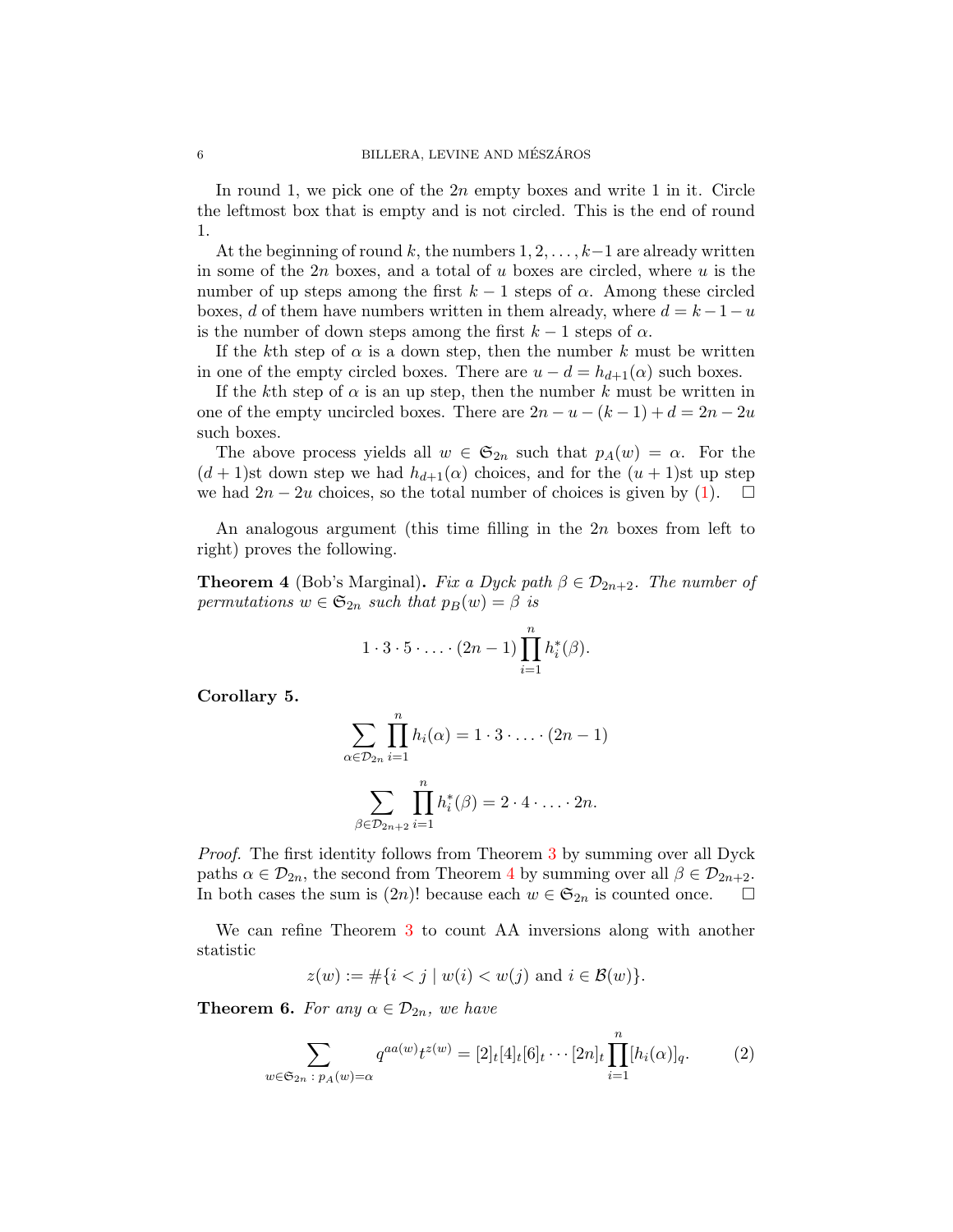Proof. The circled boxes in the proof of Theorem [3](#page-4-1) are those marked A. On the  $(d+1)$ st down step of  $\alpha$ , we write a number in one of the  $h_{d+1}$  empty circled boxes, which creates an AA inversion with each empty circled box to its left.

The uncircled boxes are those marked B. On the  $(u+1)$ st up step of  $\alpha$ , we write a number in one of the  $2n - 2u$  empty uncircled boxes, which creates a non-inversion with each empty box to its right. (Note that all boxes to its right are currently uncircled, although some may be circled later.)  $\Box$ 

Next we derive from Theorem [6](#page-5-1) the identity mentioned in the abstract. The idea will be to express  $z(w)$  in terms of AB and BB inversions, and then set  $q = t^{-1}$ . First we make the observation that there are no BA inversions, i.e.,  $ba(w) = 0$  for all  $w \in \mathfrak{S}_{2n}$ . Indeed, suppose that  $i \in \mathcal{B}(w)$  and  $j \in \mathcal{A}(w)$ and  $i < j$ . When  $w(j)$  is marked A it is the leftmost unmarked number, so  $w(i)$  must already have been marked B. When  $w(i)$  was marked B it was the smallest unmarked number, so  $w(i) < w(j)$ , which shows that the pair  $(i, j)$  is not an inversion.

The equation  $ba(w) = 0$  says that at the end of the game, there is no pair of morsels that Alice and Bob would agree to trade: indeed,  $i < j$  is such a pair if and only if i is marked B and j is marked A and  $w(i) > w(j)$  (so that Bob prefers  $i$  to i but received i, and Alice prefers i to j but received j). The lack of such pairs is a consequence of the Pareto efficiency of the crossout strategy, proved by Brams and Straffin [\[1,](#page-8-2) Theorem 1].

### Lemma 7.

<span id="page-6-0"></span>
$$
z(w) = n^{2} + \sum_{i=1}^{n} (h_{i}(p_{A}(w)) - 1) - ab(w) - bb(w).
$$
 (3)

*Proof.* By the definition of  $z(w)$ ,

$$
z(w) = #\{i < j \mid i \in \mathcal{B}(w)\} - #\{i < j \mid w(i) > w(j) \text{ and } i \in \mathcal{B}(w)\}.
$$

Note that

$$
\#\{i < j \mid i \in \mathcal{B}(w)\} = n^2 + \sum_{i \in D(\alpha)} (h_i(p_A(w)) - 1) - ab(w)
$$

and

 $\#\{i \leq j \mid w(i) > w(j) \text{ and } i \in \mathcal{B}(w)\} = bb(w) + ba(w),$ yielding [\(3\)](#page-6-0) since  $ba(w) = 0$ .

Corollary 8.

<span id="page-6-1"></span>
$$
\sum_{\alpha \in \mathcal{D}_{2n}} \prod_{i=1}^{n} q^{h_i(\alpha) - 1} [h_i(\alpha)]_q = [1]_q [3]_q \cdots [2n - 1]_q.
$$
 (4)

Proof. Let

$$
inv(w) = aa(w) + ab(w) + bb(w)
$$

be the total number of inversions of w. Setting  $t = q^{-1}$  in [\(2\)](#page-5-2) yields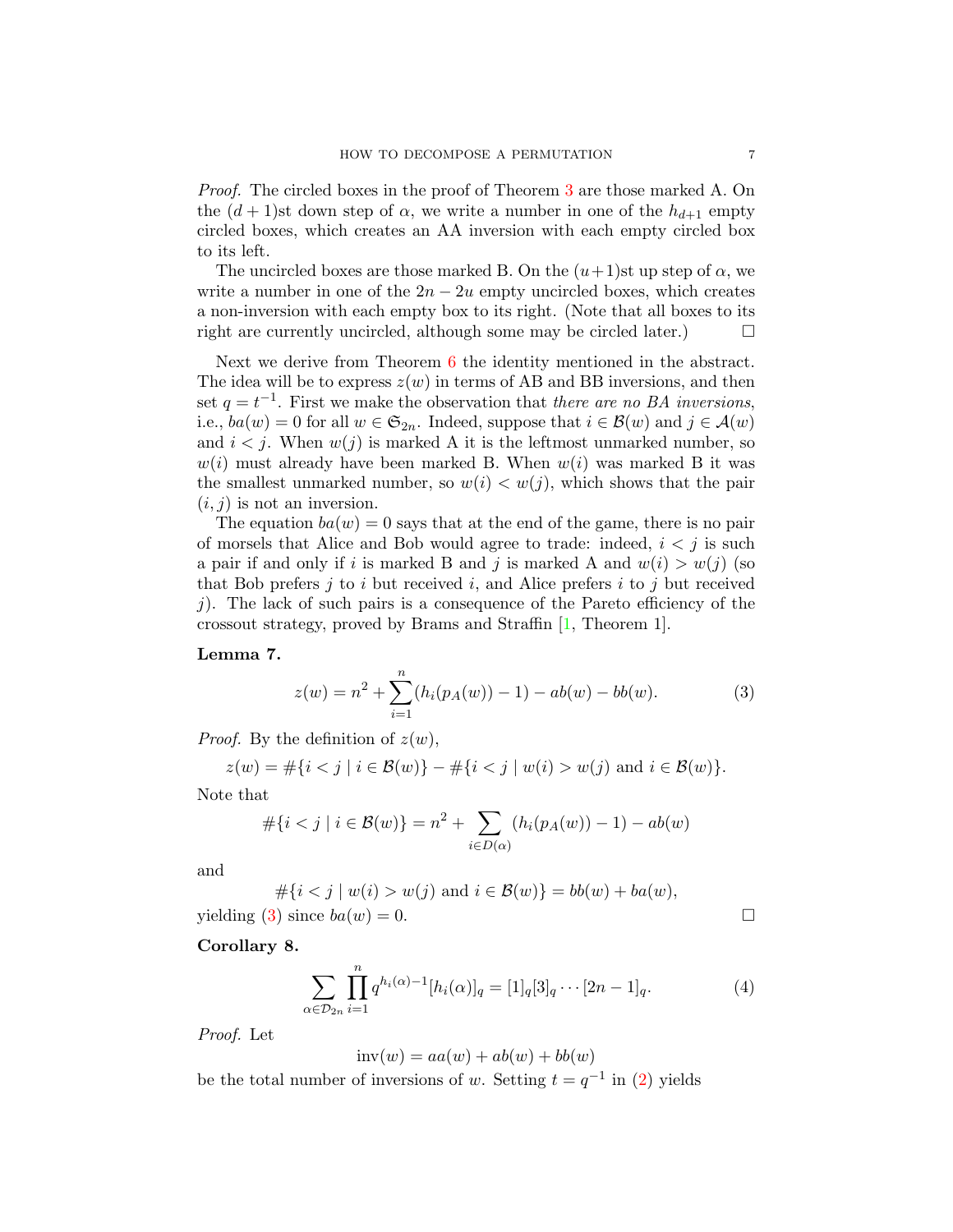$$
\sum_{w \in \mathfrak{S}_{2n} \;:\; p_A(w) = \alpha} q^{\text{inv}(w) - n^2 - \sum_{i=1}^n (h_i(\alpha) - 1)} = [2]_{q^{-1}} [4]_{q^{-1}} \cdots [2n]_{q^{-1}} \prod_{i=1}^n [h_i(\alpha)]_q.
$$

Now using the fact that  $[k]_{q^{-1}} = q^{1-k}[k]_q$ , we obtain

<span id="page-7-0"></span>
$$
\sum_{w \in \mathfrak{S}_{2n} \;:\; p_A(w) = \alpha} q^{\text{inv}(w)} = [2]_q [4]_q \cdots [2n]_q \prod_{i=1}^n q^{h_i(\alpha) - 1} [h_i(\alpha)]_q. \tag{5}
$$

Summing [\(5\)](#page-7-0) over  $\alpha \in \mathcal{D}_{2n}$  we count every permutation  $w \in \mathfrak{S}_{2n}$  once, hence

$$
\sum_{\alpha \in \mathfrak{S}_{2n}} q^{\text{inv}(w)} = [2]_q[4]_q \cdots [2n]_q \sum_{\alpha \in \mathcal{D}_{2n}} \prod_{i=1}^n q^{h_i(\alpha)-1} [h_i(\alpha)]_q,
$$

which, together with the well-known identity

$$
\sum_{w \in \mathfrak{S}_{2n}} q^{\text{inv}(w)} = [1]_q [2]_q \cdot \ldots \cdot [2n]_q,
$$
  
yields (4).

 $\overline{u}$ 

We remark that the polynomial  $\sum_{\alpha \in \mathcal{D}_{2n}} \prod_{i=1}^n [h_i(\alpha)]_q$  (which is [\(4\)](#page-6-1) with the factors of  $q^{h_i-1}$  removed) appears in Denis Chebikin's Ph.D. thesis [\[2,](#page-8-4) Theorem 9.5] as a q-analogue of the Euler number  $E_{2n}$  of up-down permuations of  $|2n|$ .

# 4. Random preferences

Suppose Alice's preferences are random: w is chosen uniformly among all permutations in  $\mathfrak{S}_{2n}$ . Under the crossout procedure, how likely is Alice to eat  $w^{-1}(k)$ , the morsel she ranks as the kth worst? We will show that the answer is  $\frac{k-1}{2n-1}$ ; in particular, she always eats her favorite morsel and never gets stuck with her least favorite.

A Dyck path with each down step labeled by an integer between 1 and its height is sometimes called a Hermite history [\[10\]](#page-9-4). The proof of the next theorem uses a well-known bijection between Hermite histories and matchings of  $[2n]$ , which proceeds from left to right matching each down step of the Dyck path with a previous up step. If the down step is labeled L, then we match it with the Lth up step that is not yet matched.

**Theorem 9.** Fix  $1 \leq m \leq n$  and  $1 \leq k_1 < \cdots < k_m \leq 2n$ . If  $w \in \mathfrak{S}_{2n}$  is chosen uniformly at random, then the probability that Alice eats all of the  $morsels w^{-1}(k_1), \ldots, w^{-1}(k_m)$  is

$$
\prod_{i=1}^{m} \frac{k_i - 2i + 1}{2n - 2i + 1}.
$$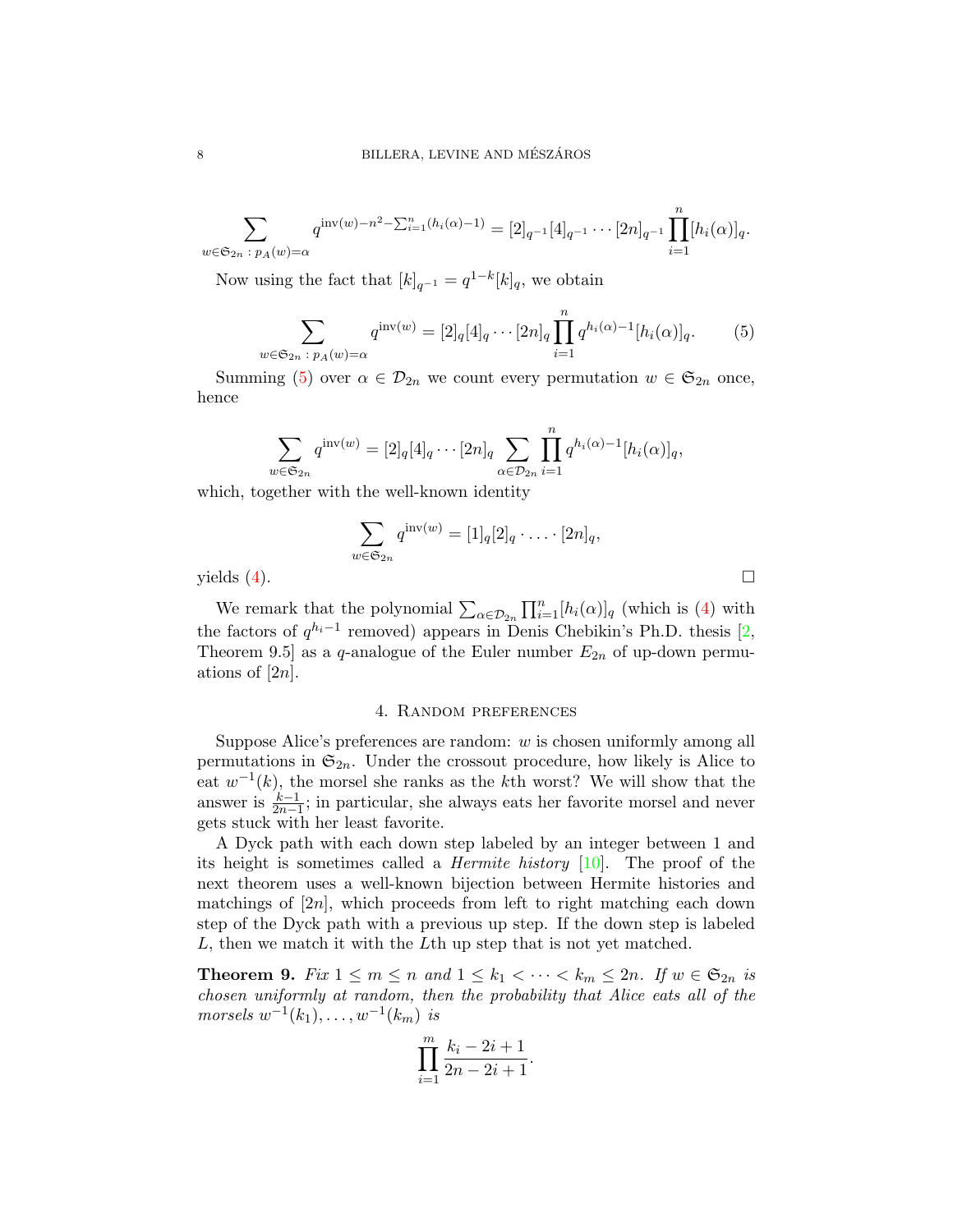*Proof.* According to Theorem [1,](#page-2-0) if  $w \in \mathfrak{S}_{2n}$  is a uniform random permutation, then  $(p_A, \ell)$  is a uniform random Hermite history of length 2n. We must therefore count the number of Hermite histories of length  $2n$  in which  $k_1, \ldots, k_\ell$  are all down steps. As described above, these are in bijection with matchings of  $[2n]$  in which each  $k_i$  is matched to a number less than  $k_i$ . The number of such matchings is

$$
(k_1-1)(k_2-3)\cdots (k_{\ell}-2\ell+1)\cdot (2n-2\ell-1)(2n-2\ell-3)\cdots 1.
$$

Dividing by the total number of matchings  $(2n-1)(2n-3)\cdots 1$  yields the result.

# 5. Games of odd length

Following [\[9\]](#page-9-0), we adopt the convention that Bob always has the last move. Thus if the number of morsels is odd, say  $2n-1$ , then Bob will move both first and last. As a result, the combinatorial description of the crossout procedure (alternately mark B below the smallest unmarked number and then mark A below the leftmost unmarked number) is unchanged. Let  $\mathcal{A}(w)$  be the set of  $n-1$  morsels eaten by Alice, and  $\mathcal{B}(w)$  the complementary set of n morsels eaten by Bob. We modify the construction of the Dyck paths as follows:  $p_A$ is the Dyck path of length 2n with down steps  $\{w(a)\}_{a\in\mathcal{A}(w)}\cup\{2n\}$ , and  $p_B$  is the Dyck path of length 2n with down steps  ${b+1}_{b\in\mathcal{B}(w)}$ . In other words, we append a final down step to Alice's path and an initial up step to Bob's path. We label the down steps of each path as before; this time, since only  $n-1$  positions are marked A, the last down step of  $p<sub>A</sub>$  has no label.

Theorem 10. The crossout correspondence gives a bijection between permutations  $w \in \mathfrak{S}_{2n-1}$  and  $\lambda$ -tuples  $(p_A, p_B, (\ell_i)_{i=1}^{n-1}, (m_i)_{i=1}^n)$ , such that

- $p_A$  and  $p_B$  are Dyck paths of length  $2n$ .
- $1 \leq \ell_i \leq h_i^*(p_A)$  for all  $i = 1, \ldots, n 1$ .
- $1 \leq m_i \leq h_i(p_B)$  for all  $i = 1, \ldots, n$ .

#### **ACKNOWLEDGEMENTS**

We thank Alex Postnikov and Richard Stanley for helpful discussions, and Sara Billey for telling us about [findstat.org](http://www.findstat.org).

#### **REFERENCES**

- <span id="page-8-2"></span>[1] Steven J. Brams and Philip D. Straffin, Jr., Prisoners' dilemma and professional sports drafts, Amer. Math. Monthly 86(2):80–88, 1979.
- <span id="page-8-4"></span>[2] Denis Chebikin, Variations on descents and inversions in permutations, Electr. J. Combin. 15:R132, 2008.
- <span id="page-8-3"></span>[3] Findstat: The combinatorial statistic finder, <http://www.findstat.org> (2013)
- <span id="page-8-0"></span>[4] Jean Françon and Gérard Viennot, Permutations selon les pics, creux, doubles montées, doubles descentes, nombres d'Euler et nombres de Genocchi, Discrete Math. 28:21–35, 1979.
- <span id="page-8-1"></span>[5] Ian P. Goulden and David M. Jackson, Combinatorial Enumeration, Wiley, 1983.